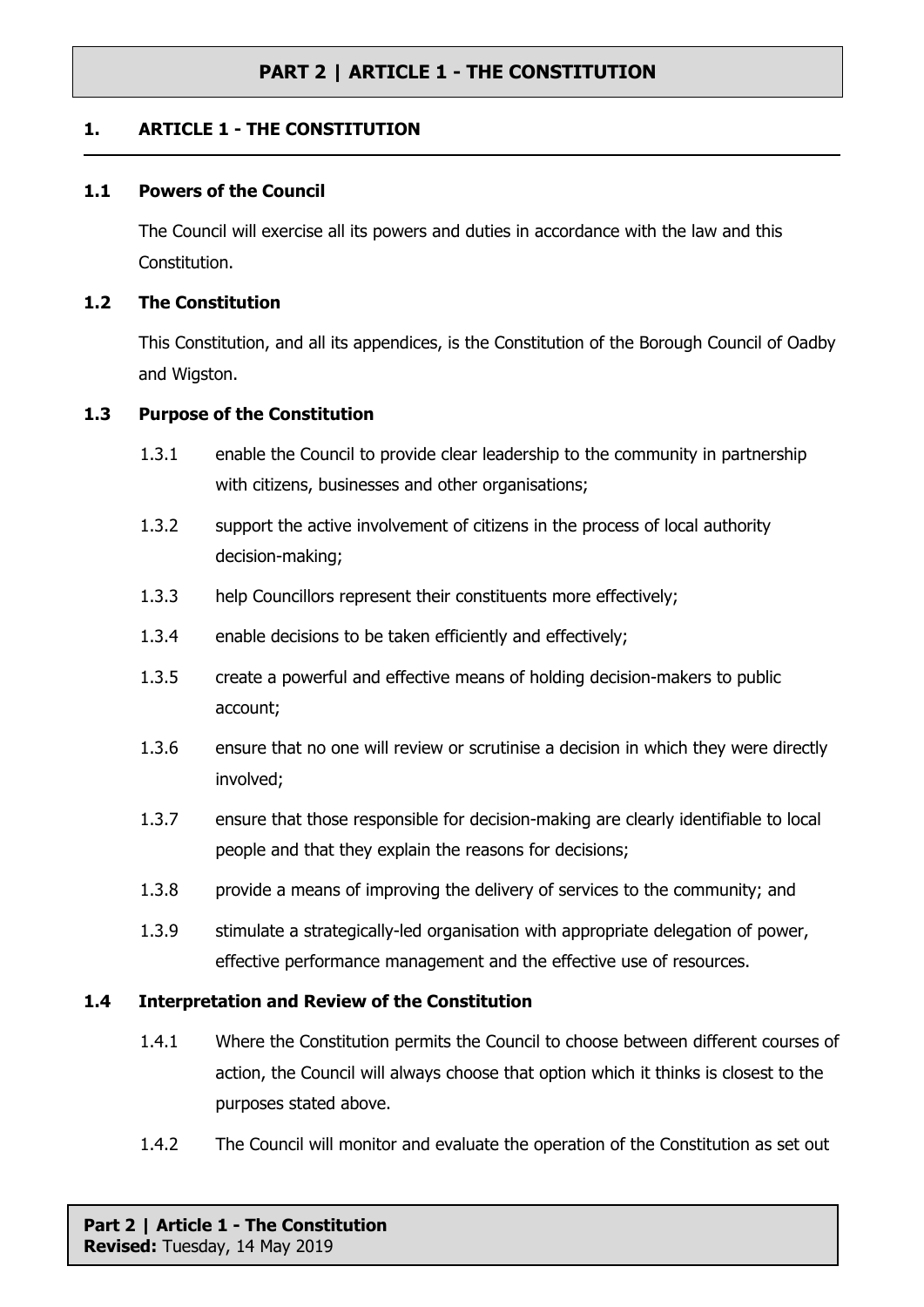in Article 14.

#### **1.5 Interpretation of Terms**

Throughout this Constitution, references to the masculine gender shall be taken to mean both the masculine and the feminine gender and expressions in the singular shall include, where appropriate, the plural.

### **1.6 The Council's Vision and Corporate Objectives (2019 - 2024)**

### 1.6.1 **The Council's Vision (Vision)**

### **'A Stronger Borough Together'**

### *"Improving the lives of our communities"*

This is supported by three Corporate Objectives which aim to serve our residents, communities, businesses and partners to the highest standards, improving our Borough as a place to live, work and visit.

### 1.6.2 **Corporate Objective One (CO1)**

### **'Building, Protecting and Empowering Communities'**

### *"Be proud of your Borough as <sup>a</sup> place to live"*

- (i) This objective looks to not only build suitable accommodation to meet the needs of the community, delivering housing, attract people to our Borough to live, reducing homelessness and the causes of homelessness, but to also build upon our strong communities, engaging with them and building greater community cohesion.
- (ii) We also want to protect our communities, not just working with the Police to tackle crime, antisocial behaviour and enforcement, but to address health needs across the Borough. We will work with health partners, including the Fire Service, to improve health equality, meaning nobody should feel excluded and reducing loneliness created by the modern world.
- (iii) We will empower our communities, generating positive involvement, not only through the work of Councillors within their wards and neighbourhood forums, but to engage a greater proportion of our Borough, engaging with those who often feel disenfranchised. We will increase our volunteering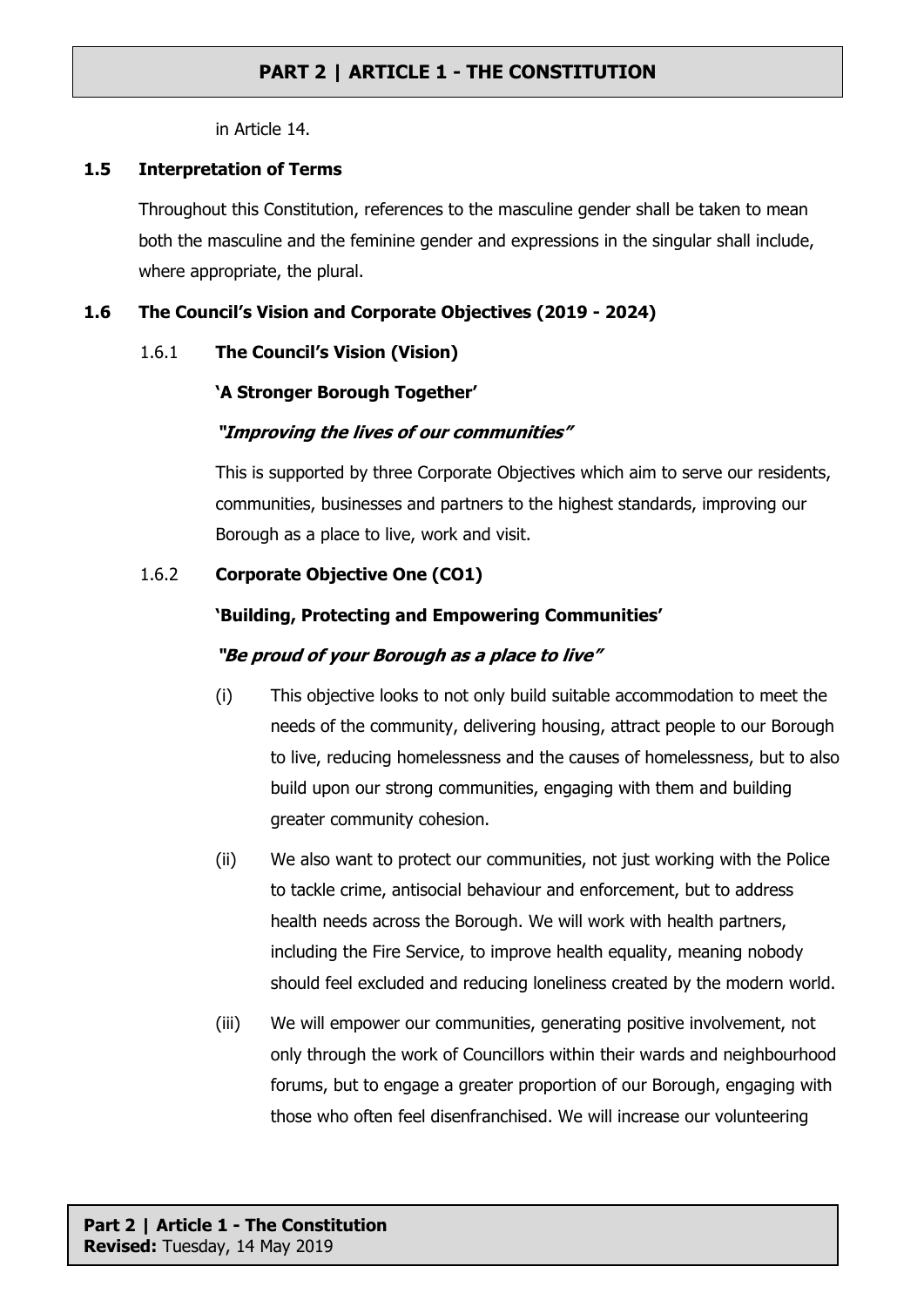opportunities and encourage our communities to get more involved, taking greater responsibility for where they live, work and play.

### 1.6.3 **Corporate Objective Two (CO2)**

### **'Growing the Borough Economically'**

# *"Realise the aspirations of the Borough, benefiting those who live and work here"*

- (i) This objective aims for our Borough to be the best it can be, economically. We will work with businesses – from local sole traders to multinational corporations to explore how we can help businesses develop and grow within our Borough whilst attracting new organisations to the Borough. This will not only provide greater opportunities for employment for our residents and regeneration opportunities, but also help our local students with opportunities to stay within the Borough whereas they may be forced to look further afield for such opportunities.
- (ii) The Borough has a rich array of attractions that should attract people to the Borough, but sadly we are not maximising these. We will market the Borough as a place that is worth visiting, working with partners to create a 'joined-up' approach. We will also identify what areas of demand we are lacking and look to plug those gaps – increasing the reasons to visit the Borough. We will also look at our entertainment and night-time economy and look to create a sustainable and enjoyable environment where people can enjoy the Borough through a host of opportunities in the evenings.
- (iii) The Council will look to be more commercial in regards to generating income that can protect frontline services and not have to cut them. We will look to maximise the value our assets can provide and look at ventures that could generate commercial income rather than increase taxes on our communities.

## 1.6.4 **Corporate Objective Three (CO3)**

#### **'Providing Excellent Services'**

*"Delivering those services needed to the highest standard whilst providing value for money"*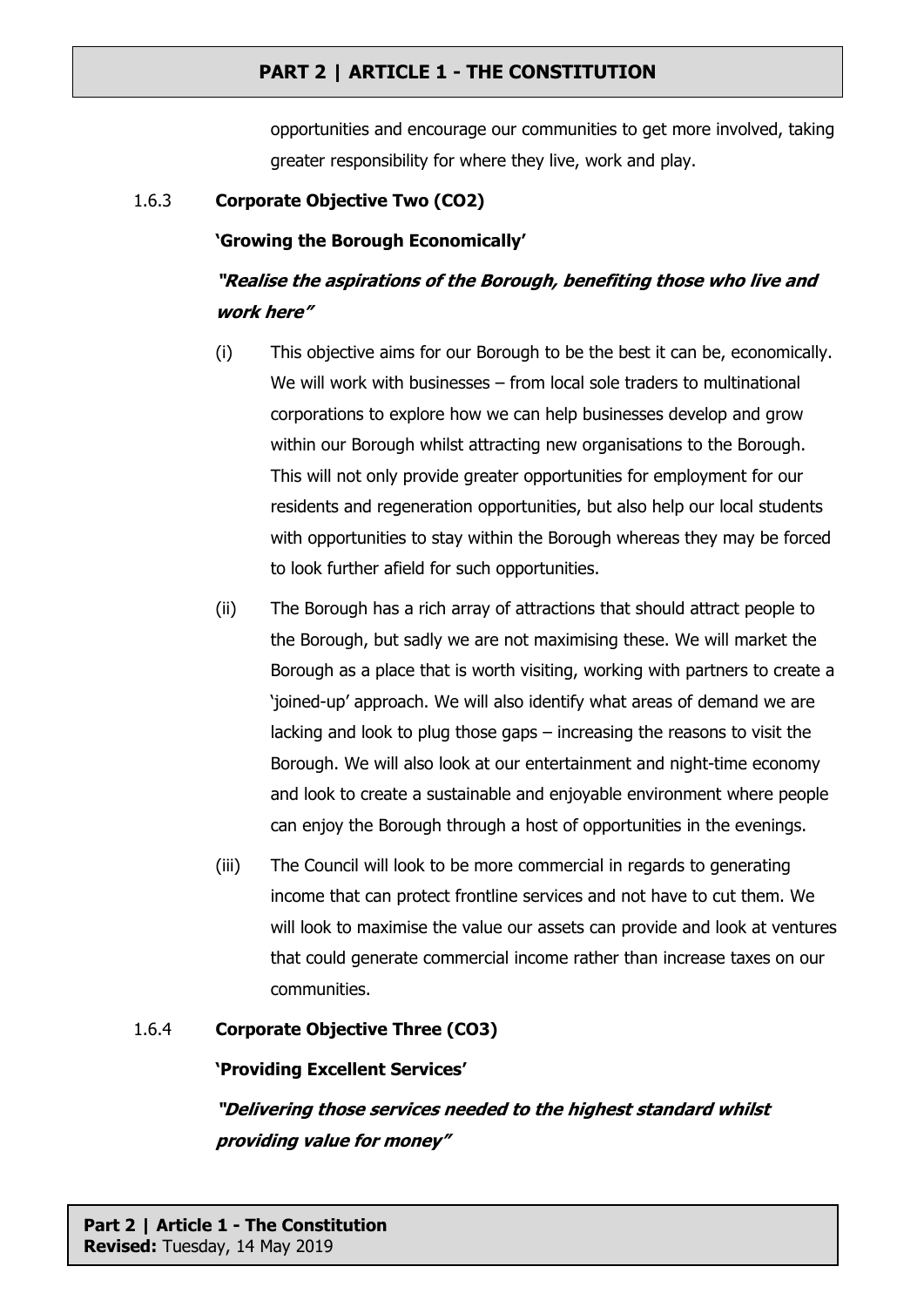- (i) This objective for our Borough is to put the customer first getting things right first time and providing services to the highest standards. The Council has always aspired to provide excellent services for all of our customers, be they residents, businesses, partner organisations or internally, meaning that we need to understand their needs. The Council has already shifted to focussing on outcome delivery, and we will ensure that we will get things right at the first opportunity we have.
- (ii) The Council will aim to achieve the prestigious and nationally recognised 'Customer Service Excellence Award' to demonstrate that we are achieving what we have set out to do. The award is a quality-mark award that rates how the services received by residents are delivered by the Council. We will use this award as a driver of continuous improvement and enable our staff to improve their skills which will enable further improvements in the delivery of services.
- (iii) We will also be utilising technology to make life safer for our residents or the implementation of smart technology in the homes of the vulnerable to allow them instant access to services, alongside the utilisation of technologies to improve our effectiveness in delivering our services.

## **1.7 The Council's Values**

The Council has created its own values framework. The 'ARTIC' values underpin the way the Council works at all levels of the organisation and with everybody the Council interacts with. The Council's five chosen values and their descriptors are:

## 1.7.1 **Accountability (V1)**

Proud to take full responsibility for actions and to see tasks through to completion. Objectively reviewing individual performance and actively looking for feedback and improvement.

## 1.7.2 **Respect (V2)**

Act with honesty, fairness and equality at all times. Demonstrating a sensitive understanding for both staff member and residents' time and opposing views.

## 1.7.3 **Teamwork (V3)**